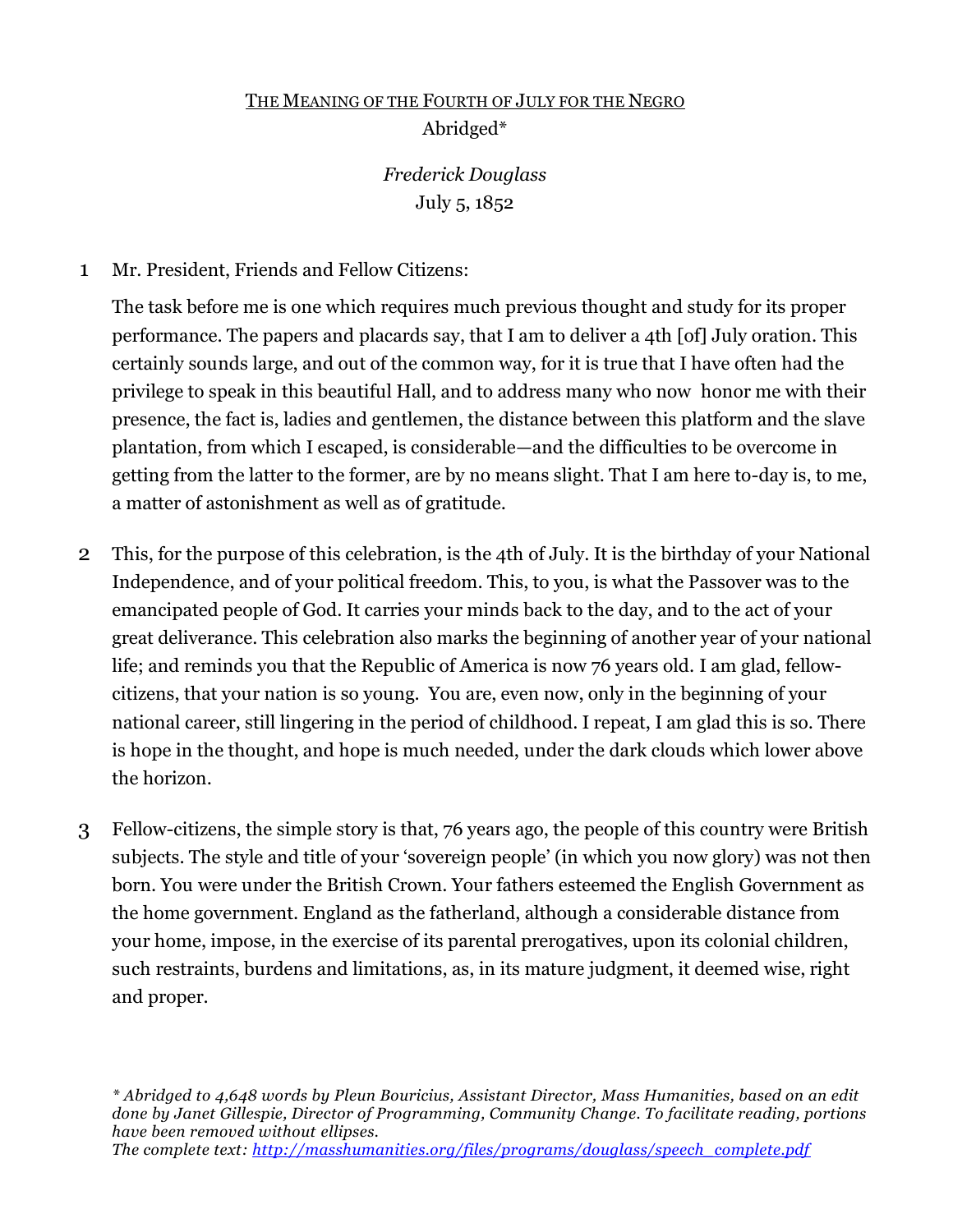- 4 But your fathers, who had not adopted the idea of the infallibility of government, and the absolute character of its acts, presumed to differ from the home government in respect to the wisdom and the justice of some of those burdens and restraints. They went so far as to pronounce the measures of government unjust, unreasonable, and oppressive, and altogether such as ought not to be quietly submitted to. I scarcely need say, fellow-citizens, that my opinion of those measures fully accords with that of your fathers. Feeling themselves harshly and unjustly treated by the home government, your fathers, like men of honesty, and men of spirit, earnestly sought redress. They petitioned and remonstrated; they did so in a decorous, respectful, and loyal manner This, however, did not answer the purpose. They saw themselves treated with sovereign indifference, coldness and scorn.
- 5 Oppression makes a wise man mad. Your fathers became restive under this treatment. They felt themselves the victims of grievous wrongs, wholly incurable in their colonial capacity. With brave men there is always a remedy for oppression. Just here, the idea of a total separation of the colonies from the crown was born! It was a startling idea, much more so, than we, at this distance of time, regard it. The timid and the prudent of that day, were, of course, shocked and alarmed by it. Their opposition to the then-dangerous thought was earnest and powerful; but, amid all their terror and affrighted vociferations against it, the alarming and revolutionary idea moved on, and the country with it.
- 6 On the 2d of July, 1776, the old Continental Congress, to the dismay of the lovers of ease, and the worshipers of property, clothed that dreadful idea with all the authority of national sanction. They did so in the form of a resolution. We seldom hit upon resolutions, drawn up in our day whose transparency is at all equal it: 'Resolved, That these united colonies are, and of right, ought to be free and Independent States; that they are absolved from all allegiance to the British Crown.'
- 7 Citizens, your fathers made good that resolution. They succeeded; and to-day you reap the fruits of their success. The freedom gained is yours; and you, therefore, may properly celebrate this anniversary. The 4th of July is the first great fact in your nation's history - the very ring-bolt in the chain of your yet undeveloped destiny.
- 8 Fellow Citizens, I am not wanting in respect for the fathers of this republic. The signers of the Declaration of Independence were brave men. I cannot contemplate their great deeds with less than admiration. They were statesmen, patriots and heroes, and for the good they did, and the principles they contended for, I will unite with you to honor their memory.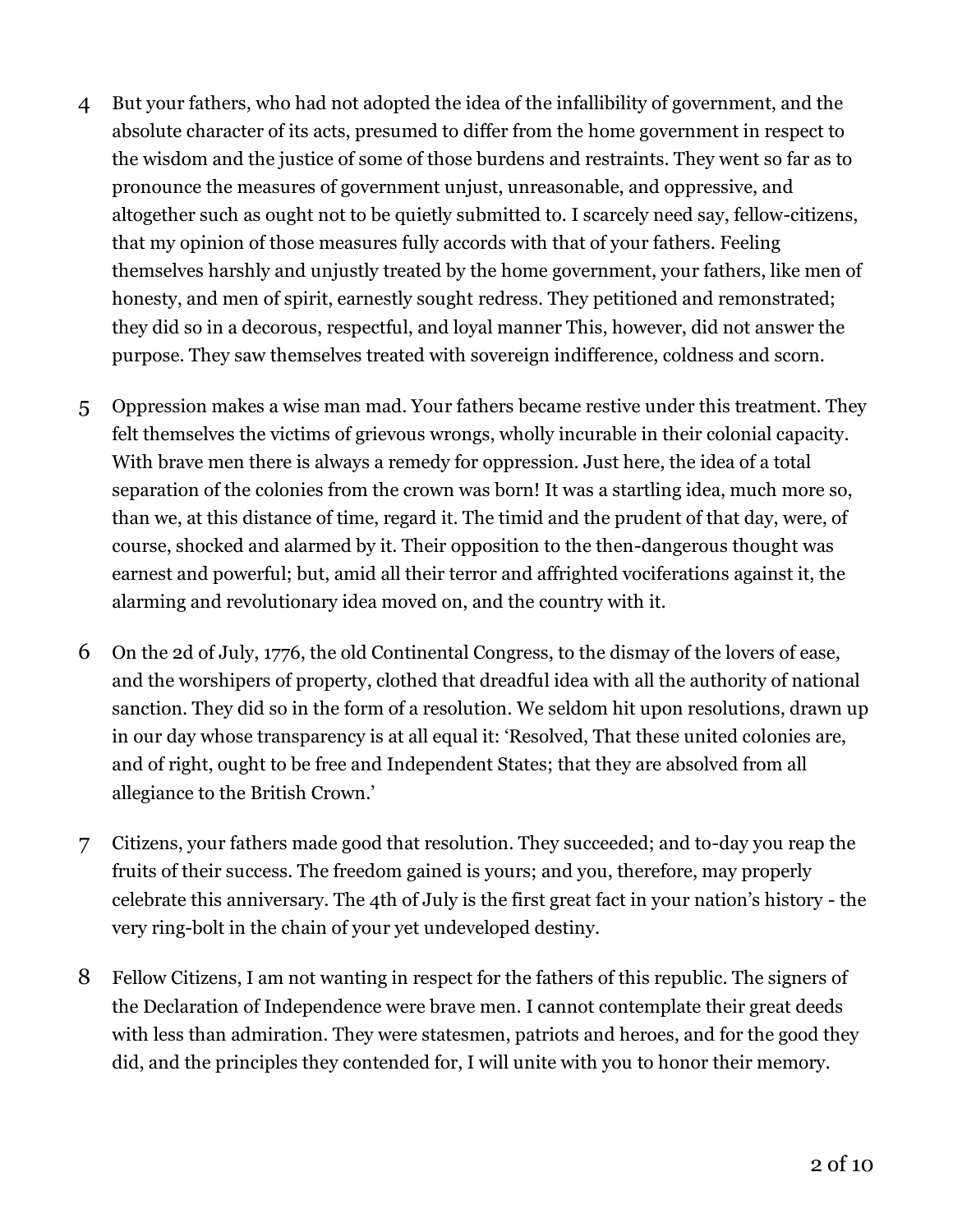- 9 They loved their country better than their own private interests; and all will concede that it is a rare virtue, that ought to command respect. He who will, intelligently, lay down his life for his country, is a man whom it is not in human nature to despise. Your fathers staked their lives, their fortunes, and their sacred honor, on the cause of their country.
- 10 They were peace men; but they preferred revolution to peaceful submission to bondage. They were quiet men; but they did not shrink from agitating against oppression. They showed forbearance; but they knew its limits. They believed in order; but not in the order of tyranny. With them, nothing was 'settled' that was not right. With them, justice, liberty and humanity were final; not slavery and oppression. You may well cherish the memory of such men. They were great in their day and generation. Their solid manhood stands out the more as we contrast it with these degenerate times.
- 11 How circumspect, exact and proportionate were all their movements! How unlike the politicians of an hour! Their statesmanship looked beyond the passing moment, and stretched away in strength into the distant future. Fully appreciating the hardship to be encountered, firmly believing in the right of their cause , wisely measuring the terrible odds against them, your fathers, the fathers of this republic, laid the corner-stone of the national superstructure, which has risen and still rises in grandeur around you. *Of this fundamental work, this day is the anniversary.*
- 12 MY business, if I have any here to-day, is with the present. The accepted time with God and his cause is the ever-living now. We have to do with the past only as we can make it useful to the present and to the future. Now is the time, the important time. Your fathers have lived, died, and have done their work, and have done much of it well. You live and must die, and you must do your work. You have no right to enjoy a child's share in the labor of your fathers, unless your children are to be blest by your labors. You have no right to wear out and waste the hard-earned fame of your fathers to cover your indolence.

#### <<slight pause>>

13 Fellow-citizens, pardon me, allow me to ask, why am I called upon to speak here to-day? What have I, or those I represent, to do with your national independence? Are the great principles of political freedom and of natural justice, embodied in that Declaration of Independence, extended to us? and am I, therefore, called upon to bring our humble offering to the national altar, and to confess the benefits and express devout gratitude for the blessings resulting from your independence to us?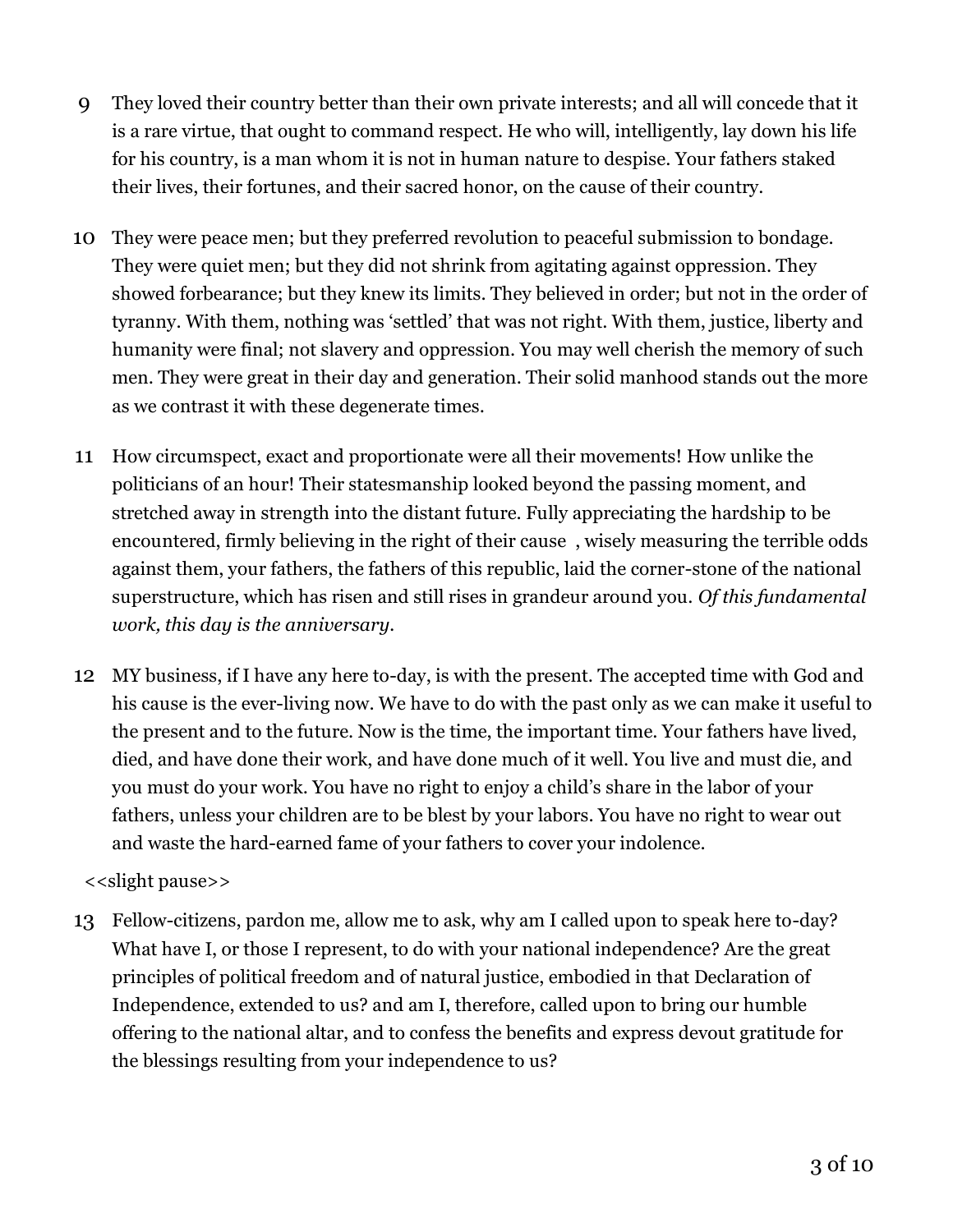- 14 Would to God, both for your sakes and ours, that an affirmative answer could be truthfully returned to these questions! Then would my task be light, and my burden easy and delightful.
- 15 But, such is not the state of the case. I say it with a sad sense of the disparity between us. I am not included within the pale of this glorious anniversary! Your high independence only reveals the immeasurable distance between us.
- 16 The blessings in which you, this day, rejoice, are not enjoyed in common. The rich inheritance of justice, liberty, prosperity and independence, bequeathed by your fathers, is shared by you, not by me. The sunlight that brought life and healing to you, has brought stripes and death to me. This Fourth [of] July is *yours*, not *mine*. You may rejoice, I must mourn. To drag a man in fetters into the grand illuminated temple of liberty, and call upon him to join you in joyous anthems, were inhuman mockery and sacrilegious irony. Do you mean, citizens, to mock me, by asking me to speak to-day? Fellow-citizens; above your national, tumultuous joy, I hear the mournful wail of millions! whose chains, heavy and grievous yesterday, are, to-day, rendered more intolerable by the jubilee shouts that reach them.
- 17 My subject, then fellow-citizens, is *American slavery*. I shall see this day from the slave's point of view. Standing, here, identified with the American bondman, making his wrongs mine, I do not hesitate to declare, with all my soul, that the character and conduct of this nation never looked blacker to me than on this 4th of July! Whether we turn to the declarations of the past, or to the professions of the present, the conduct of the nation seems equally hideous and revolting. America is false to the past, false to the present, and solemnly binds herself to be false to the future.
- 18 Standing with God and the crushed and bleeding slave on this occasion, I will, in the name of humanity which is outraged, in the name of liberty which is fettered, in the name of the constitution and the Bible, which are disregarded and trampled upon, dare to call in question and to denounce, with all the emphasis I can command, everything that serves to perpetuate slavery-the great sin and shame of America! "I will not equivocate; I will not excuse;" I will use the severest language I can command; and yet not one word shall escape me that any man, whose judgment is not blinded by prejudice, or who is not at heart a slaveholder, shall not confess to be right and just.
- 19 I fancy I hear some one of my audience say, it is just in this circumstance that you and your brother abolitionists fail to make a favorable impression on the public mind. Would you argue more, and denounce less, would you persuade more, and rebuke less, your cause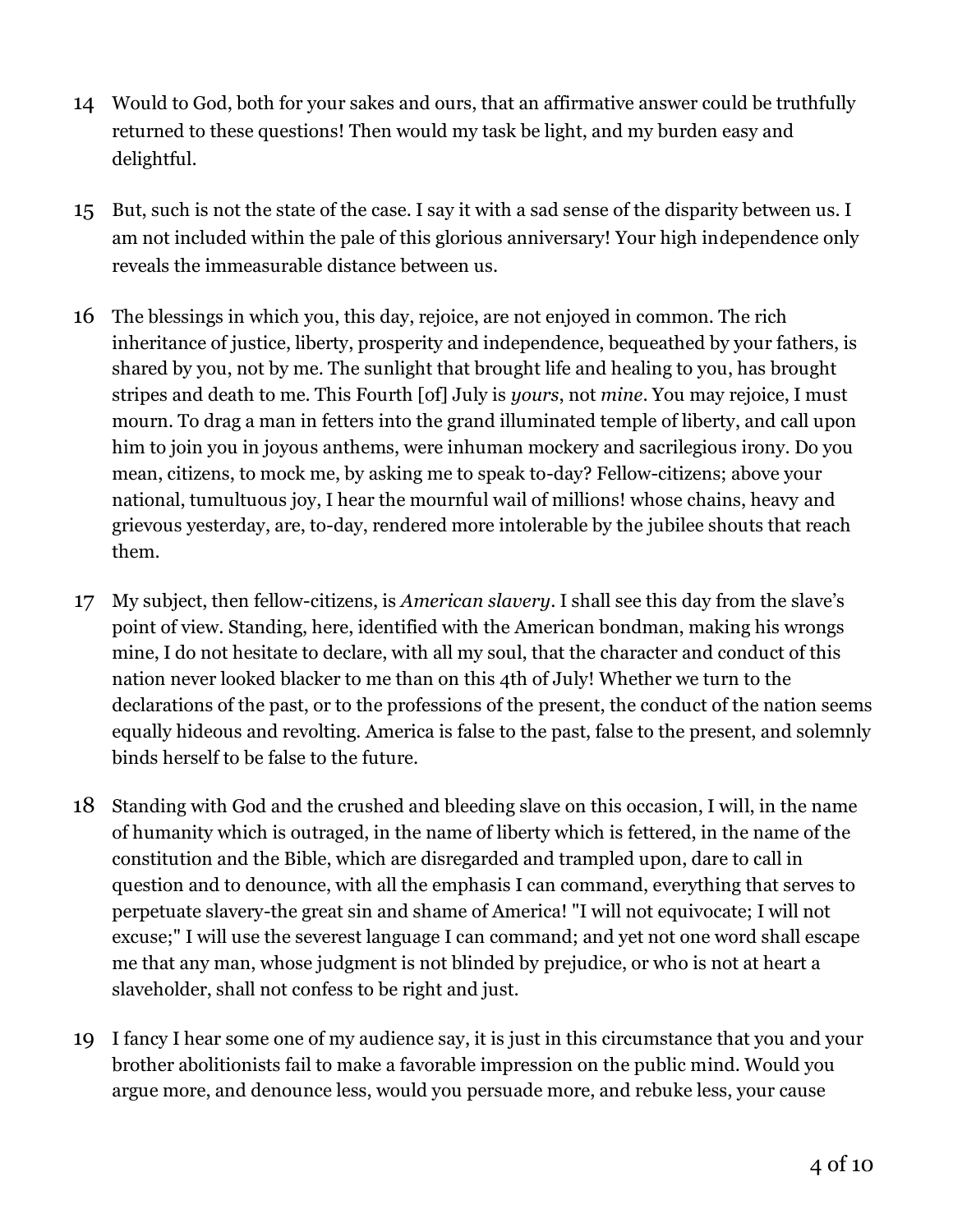would be much more likely to succeed. But, I submit, where all is plain there is nothing to be argued. *What point in the anti-slavery creed would you have me argue?*

- 20 Must I undertake to prove that the slave is a man? The slaveholders themselves acknowledge it in the enactment of laws for their government. They acknowledge it when they punish disobedience on the part of the slave. There are seventy-two crimes in the State of Virginia, which, if committed by a black man, subject him to the punishment of death; while only two of the same crimes will subject a white man to the like punishment. *What is this but the acknowledgement that the slave is a moral, intellectual and responsible being?*
- 21 Southern statute books are covered with enactments forbidding, under severe fines and penalties, the teaching of the slave to read or to write. When you can point to any such laws, in reference to the beasts of the field, *then* I may consent to argue the manhood of the slave. When the dogs in your streets, when the fowls of the air, when the cattle on your hills, when the fish of the sea, and the reptiles that crawl, shall be unable to distinguish the slave from a brute, *then* will I argue with you that the slave is a man!
- 22 For the present, it is enough to affirm the equal manhood of the Negro race. Is it not astonishing that, while we are ploughing, planting and reaping, using all kinds of mechanical tools, erecting houses, constructing bridges, building ships, working in metals of brass, iron, copper, silver and gold; that, while we are reading, writing and cyphering, acting as clerks, merchants and secretaries, having among us lawyers, doctors, ministers, poets, authors, editors, orators and teachers; that, while we are engaged in all manner of enterprises common to other men, digging gold in California, capturing the whale in the Pacific, feeding sheep and cattle on the hill-side, living, moving, acting, thinking, planning, living in families as husbands, wives and children, and, above all, confessing and worshipping the Christian's God, and looking hopefully for life and immortality beyond the grave, we are called upon to prove that we are men!
- 23 Would you have me argue that man is entitled to liberty? That he is the rightful owner of his own body? You have already declared it. Must I argue the wrongfulness of slavery? Is it to be settled by the rules of logic and argumentation, as a matter beset with great difficulty, involving a doubtful application of the principle of justice, hard to be understood? How should I look to-day, in the presence of Americans, to show that men have a natural right to freedom? To do so, would be to make myself ridiculous, and to offer an insult to your understanding. There is not a man beneath the canopy of heaven, that does not know that slavery is wrong for him.
- 24 What, am I to argue that it is wrong to make men brutes, to rob them of their liberty, to work them without wages, to keep them ignorant of their relations to their fellow men, to beat them with sticks, to flay their flesh with the lash, to load their limbs with irons, to hunt them with dogs, to sell them at auction, to sunder their families, to knock out their teeth, to burn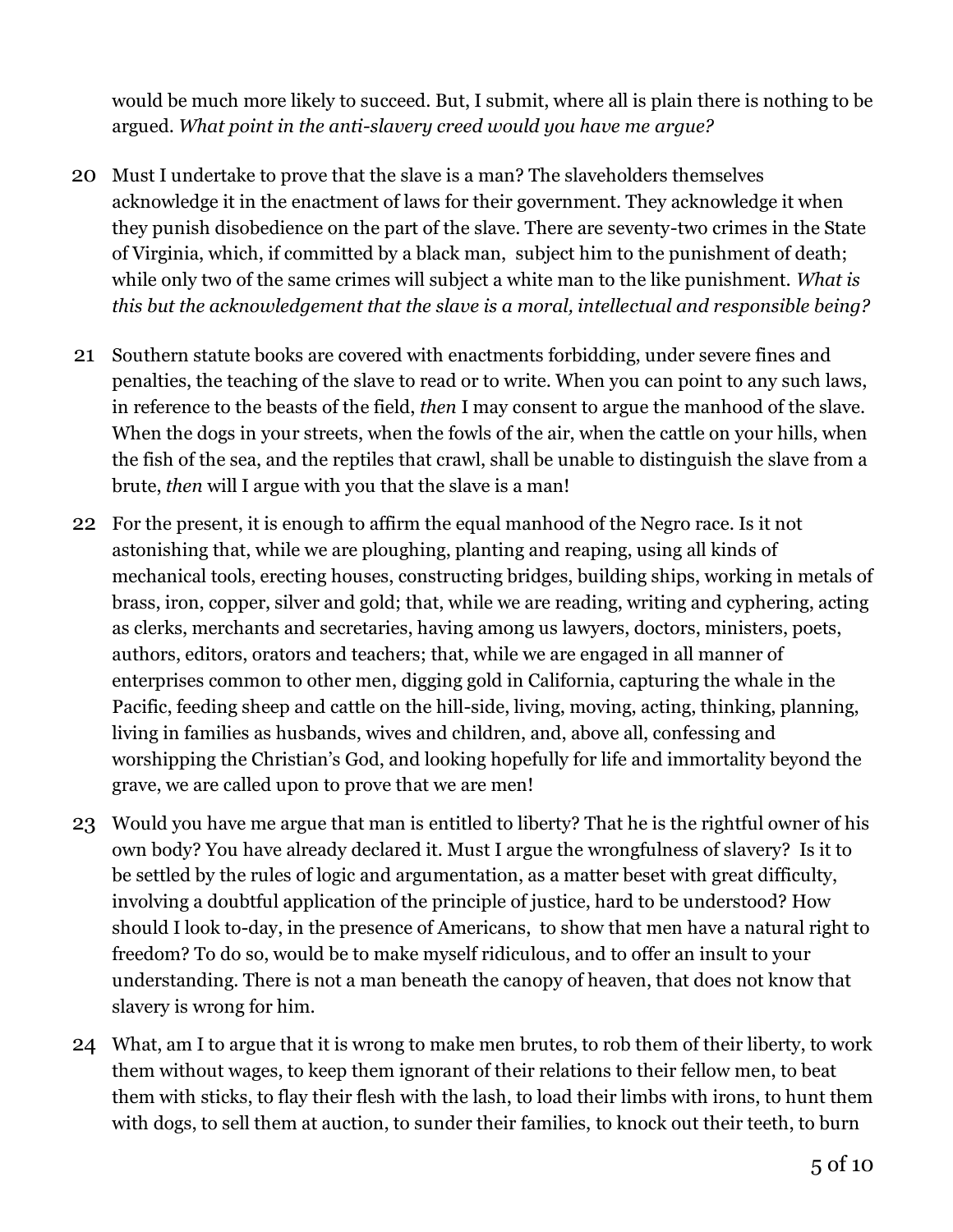their flesh, to starve them into obedience and submission to their masters? *Must I argue that a system thus marked with blood, and stained with pollution, is wrong?* No! I will not. I have better employments for my time and strength than such arguments would imply.

- 25 What, then, remains to be argued? Is it that slavery is not divine; that God did not establish it; that our doctors of divinity are mistaken? There is blasphemy in the thought. That which is inhuman, cannot be divine! Who can reason on such a proposition? I cannot. The time for such argument is past.
- 26 At a time like this, scorching irony, not convincing argument, is needed. O! had I the ability, and could I reach the nation's ear, I would, to-day, pour out a fiery stream of biting ridicule, blasting reproach, withering sarcasm, and stern rebuke. For it is not light that is needed, but fire; it is not the gentle shower, but thunder. We need the storm, the whirlwind, and the earthquake. The feeling of the nation must be quickened; the conscience of the nation must be roused; the propriety of the nation must be startled; the hypocrisy of the nation must be exposed; and its crimes against God and man must be proclaimed and denounced.
- 27 *What, to the American slave, is your 4th of July?* I answer: a day that reveals to him, more than all other days in the year, the gross injustice and cruelty to which he is the constant victim. To him, your celebration is a sham; your boasted liberty, an unholy license; your national greatness, swelling vanity; your sounds of rejoicing are empty and heartless; your denunciations of tyrants, brass fronted impudence; your shouts of liberty and equality, hollow mockery; your prayers and hymns, your sermons and thanksgivings, with all your religious parade, and solemnity, are, to him, mere bombast, fraud, deception, impiety, and hypocrisy - a thin veil to cover up crimes which would disgrace a nation of savages.
- 28 There is not a nation on the earth guilty of practices, more shocking and bloody, than are the people of these United States, at this very hour. Go where you may, search where you will, roam through all the monarchies and despotisms of the old world, search out every abuse, and when you have found the last, lay your facts by the side of the everyday practices of this nation, and you will say with me, that, for revolting barbarity and shameless hypocrisy, America reigns without a rival.

### <<slight pause>>

29 Take the American slave-trade, which is especially prosperous just now, and carried on in all the large towns and cities in one-half of this confederacy. In several states, this trade is a chief source of wealth. It is called "the internal slave trade," in order to divert from it the horror with which the foreign slave-trade is contemplated. That trade has long since been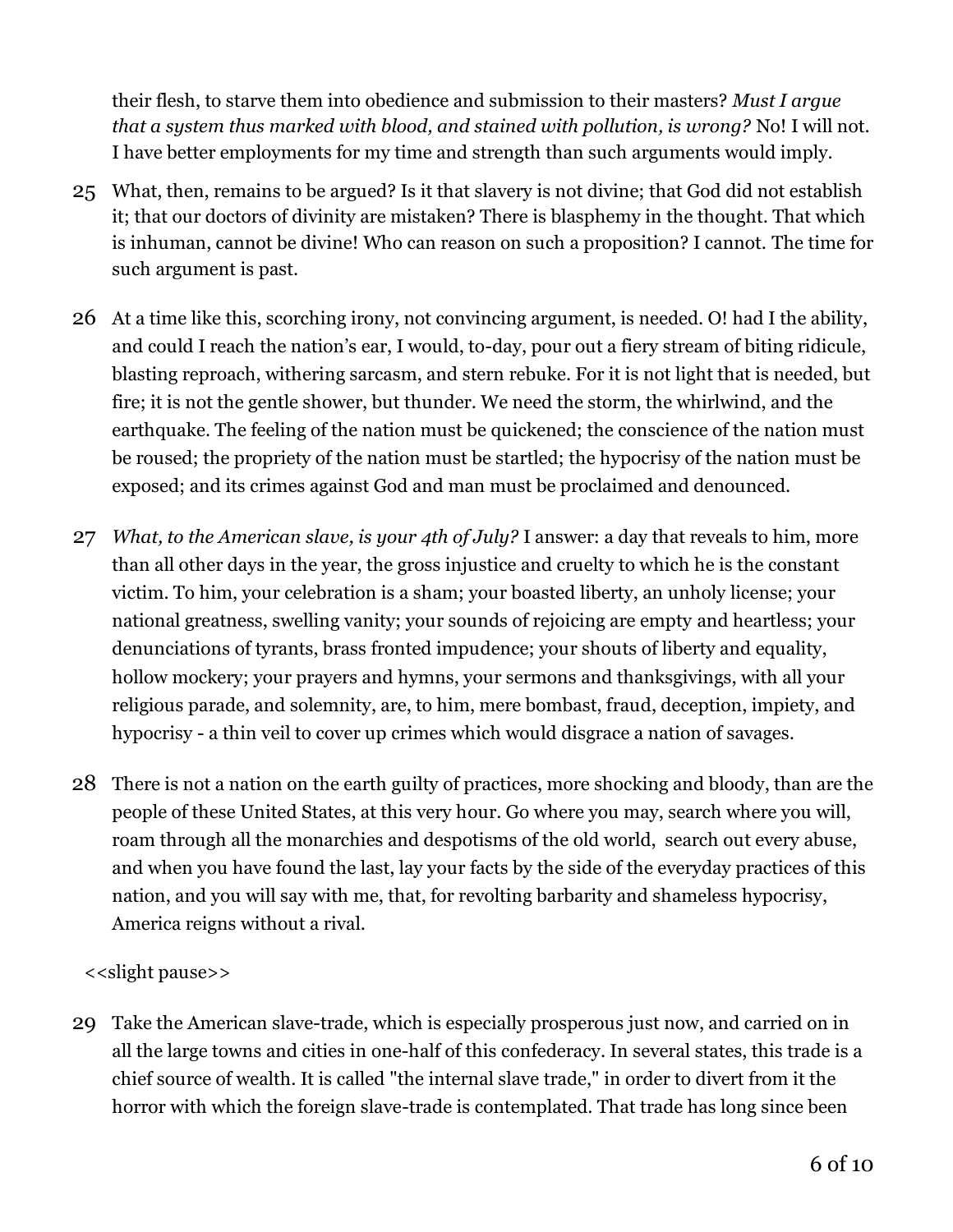denounced by this government, as piracy, as an execrable traffic. To arrest it, this nation keeps a squadron, at immense cost, on the coast of Africa. Everywhere, in this country, it is safe to speak of this foreign slave-trade, as a most inhuman traffic, opposed alike to the laws of God and of man. It is, however, a notable fact that, while so much execration is poured out by Americans upon those engaged in the foreign slave-trade, *the men engaged in the slave-trade between the states pass without condemnation, and their business is deemed honorable.*

- 30 Behold the practical operation of this internal slave-trade, the American slave-trade, sustained by American politics and America religion. Here you will see men and women reared like swine for the market. You know what is a swine-drover? I will show you a mandrover. They inhabit all our Southern States. They perambulate the country, and crowd the highways of the nation, with droves of human stock. You will see one of these human fleshjobbers, armed with pistol, whip and bowie-knife, driving a company of a hundred men, women, and children, from the Potomac to the slave market at New Orleans. These wretched people are to be sold singly, or in lots, to suit purchasers. They are food for the cotton-field, and the deadly sugar-mill.
- 31 Mark the sad procession, as it moves wearily along, and the inhuman wretch who drives them. Hear his savage yells and his blood-chilling oaths, as he hurries on his affrighted captives! There, see the old man, with locks thinned and gray. Cast one glance, if you please, upon that young mother, whose shoulders are bare to the scorching sun, her briny tears falling on the brow of the babe in her arms. See, too, that girl of thirteen, weeping, yes! weeping, as she thinks of the mother from whom she has been torn! The drove moves tardily. Heat and sorrow have nearly consumed their strength; suddenly you hear a quick snap, like the discharge of a rifle; the fetters clank, and the chain rattles simultaneously; your ears are saluted with a scream, that seems to have torn its way to the center of your soul! The crack you heard, was the sound of the slave-whip; the scream you heard, was from the woman you saw with the babe. Her speed had faltered under the weight of her child and her chains! that gash on her shoulder tells her to move on.
- 32 Follow the drove to New Orleans. Attend the auction; see men examined like horses; see the forms of women rudely and brutally exposed to the shocking gaze of American slave-buyers. See this drove sold and separated forever; and never forget the deep, sad sobs that arose from that scattered multitude. Tell me citizens, WHERE, under the sun, you can witness a spectacle more fiendish and shocking. Yet this is but a glance at the American slave-trade, as it exists, at this moment, in the United States.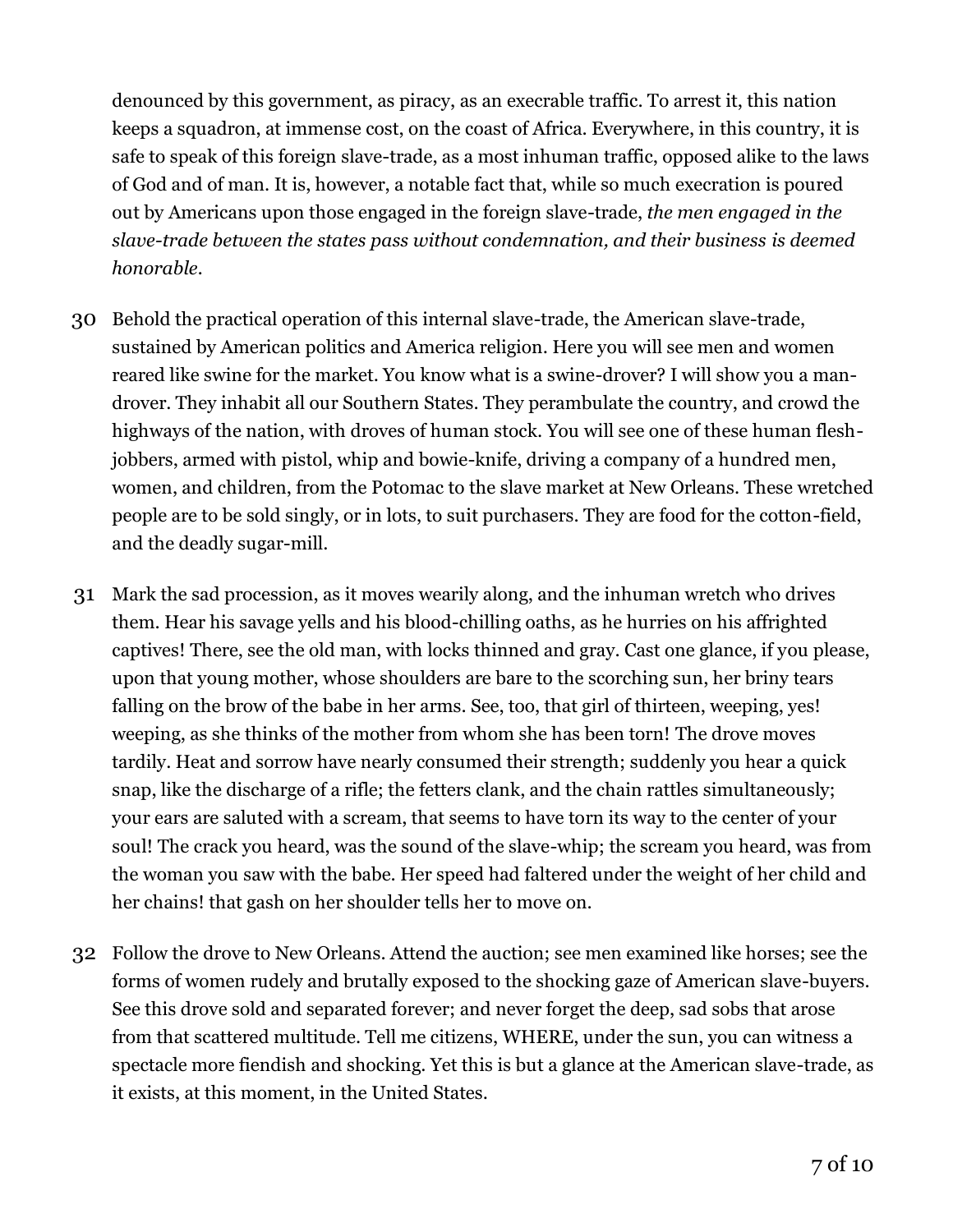33 Fellow-citizens, this murderous traffic is, to-day, in active operation in this boasted republic. In the solitude of my spirit, I see clouds of dust raised on the highways of the South; I see the bleeding footsteps; I hear the doleful wail of fettered humanity, on the way to the slave-markets, where the victims are to be sold like horses, sheep, and swine, knocked off to the highest bidder. There I see the tenderest ties ruthlessly broken, to gratify the lust, caprice and rapacity of the buyers and sellers of men.

<<slight pause>>

- 34 By an act of the American Congress, not yet two years old, slavery has been nationalized in its most horrible and revolting form; Mason & Dixon's line has been obliterated; New York has become as Virginia; and the power to hold, hunt, and sell men, women, and children as slaves remains no longer a mere state institution, but is now an institution of the whole United States.
- 35 The power is co-extensive with the Star-Spangled Banner and American Christianity. Where these go, may also go the merciless slave-hunter. Where these are, man is not sacred. He is a bird for the sportsman's gun. By that most foul and fiendish of all human decrees, the liberty and person of every man are put in peril. Your broad republican domain is hunting ground for men.
- 36 Your lawmakers have commanded all good citizens to engage in this hellish sport. Your President, your Secretary of State enforce, as a duty you owe to your free and glorious country, and to your God, that you do this accursed thing. Not fewer than forty Americans have, within the past two years, been hunted down and, without a moment's warning, hurried away in chains, and consigned to slavery and excruciating torture. Some of these have had wives and children, dependent on them for bread; but of this, no account was made. The right of the hunter to his prey stands superior to the right of marriage, and to all rights in this republic, the rights of God included!
- 37 For black men there are neither law nor justice, humanity nor religion. The Fugitive Slave Law makes MERCY TO THEM, A CRIME; and bribes the judge who tries them. An American JUDGE GETS TEN DOLLARS FOR EVERY VICTIM HE CONSIGNS to slavery, and five, when he fails to do so. The oath of any two villains is sufficient, under this hellblack enactment, to send the most pious and exemplary black man into the remorseless jaws of slavery! His own testimony is nothing. He can bring no witnesses for himself. The minister of American justice is bound by the law to hear but one side; and that side, is the side of the oppressor. Let this damning fact be perpetually told. Let it be thundered around the world, that, in tyrant-killing, king-hating, people-loving, democratic, Christian America,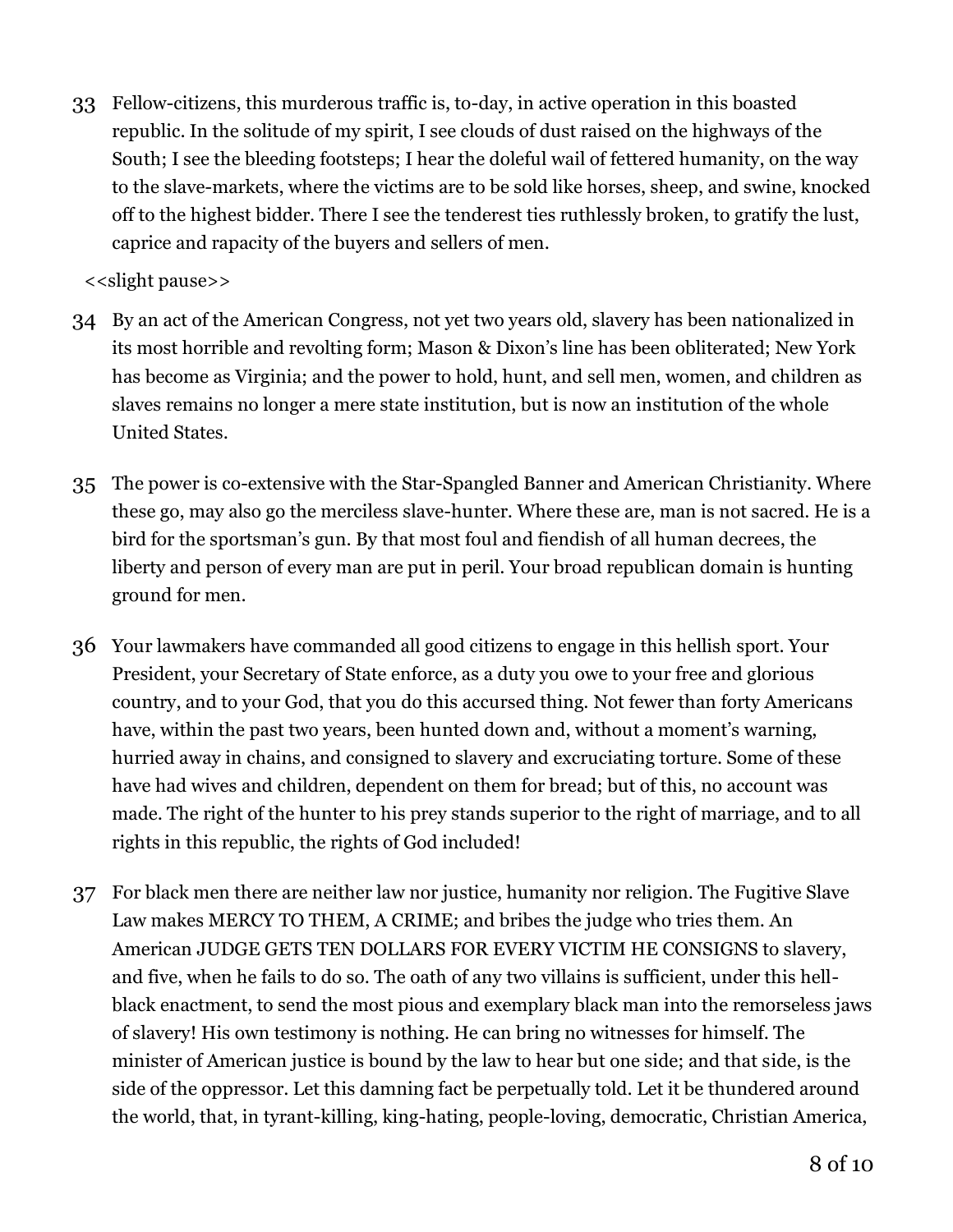the seats of justice are filled with judges, who hold their offices under an open and palpable bribe, and are bound, in deciding in the case of a man's liberty, to hear only his accusers!

38 In glaring violation of justice, in shameless disregard of the forms of administering law, in cunning arrangement to entrap the defenseless, and in diabolical intent, this Fugitive Slave Law stands alone in the annals of tyrannical legislation.

#### <<slight pause>>

- 39 Americans! Your republican politics, not less than your republican religion, are flagrantly inconsistent. You boast of your love of liberty, your superior civilization, and your pure Christianity, while the whole political power of the nation is solemnly pledged to support and perpetuate the enslavement of three millions of your countrymen. You hurl your anathemas at the crowned headed tyrants of Russia and Austria, and pride yourselves on your Democratic institutions, while you yourselves consent to be the mere tools and bodyguards of the tyrants of Virginia and Carolina. You invite to your shores fugitives of oppression from abroad, honor them with banquets, greet them with ovations, cheer them, toast them, salute them, protect them, and pour out your money to them like water; but the fugitives from your own land you advertise, hunt, arrest, shoot and kill.
- 40 You discourse eloquently on the dignity of labor; yet, you sustain a system which, in its very essence, casts a stigma upon labor. You can bare your bosom to the storm of British artillery to throw off a threepenny tax on tea; and yet wring the last hard-earned farthing from the grasp of the black laborers of your country. You profess to believe '*that, of one blood, God made all nations of men to dwell on the face of all the earth*, *and hath commanded all men, everywhere to love one another*'; yet you notoriously hate, (and glory in your hatred), all men whose skins are not colored like your own.
- 41 You declare, before the world, and are understood by the world to declare, that you '*hold these truths to be self evident, that all men are created equal; and are endowed by their Creator with certain inalienable rights; and that, among these are, life, liberty, and the pursuit of happiness*'; and yet, you hold securely, in a bondage which, according to your own Thomas Jefferson, "is worse than ages of that which your fathers rose in rebellion to oppose," a seventh part of the inhabitants of your country.
- 42 Fellow-citizens! I will not enlarge further on your national inconsistencies. The existence of slavery in this country brands your republicanism as a sham, your humanity as a base pretence, and your Christianity as a lie. It destroys your moral power abroad; it corrupts your politicians at home. It saps the foundation of religion; it makes your name a hissing,